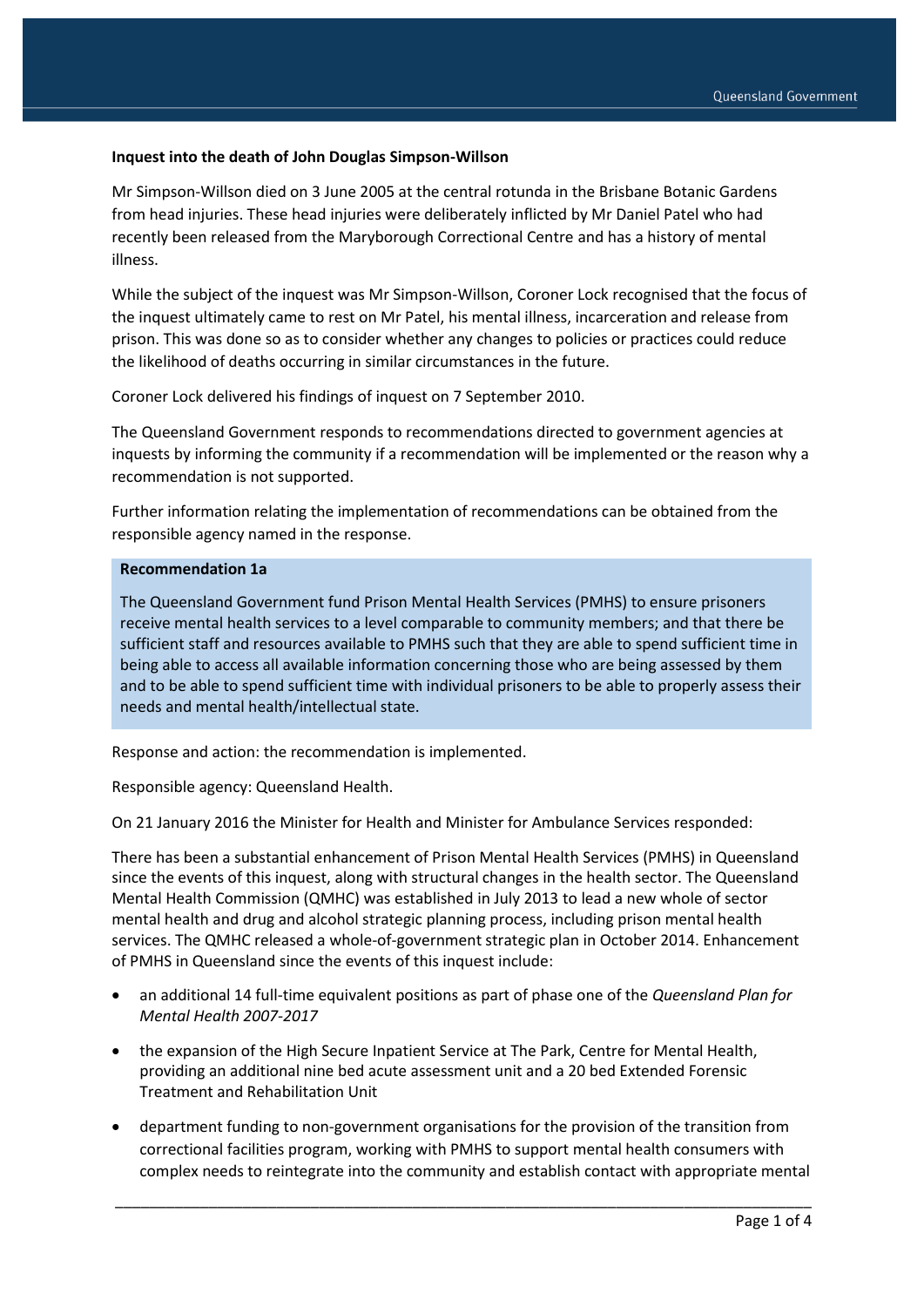health services. There are services currently funded in Cairns, Townsville, Rockhampton, Maryborough and Brisbane.

The department will develop and implement the *Queensland mental health, drug and alcohol services plan* that aligns with the QMHC strategic plan priorities and objectives. Prison mental health services will be considered within the department's strategic plan and future investment.

# **On 10 May 2016 the Minister for Health and Minister for Ambulance Services responded:**

West Moreton Hospital and Health Service is leading the project pilot at the Brisbane Correctional Centre and has access to the Queensland Health network. This access allows Prison Mental Health Services to have access to CIMHA.

Roll out to other correctional facilities around the state is planned to occur in 2016.

## **On 12 September 2016 the Minister for Health and Minister for Ambulance Services responded:**

In addition to the allocation of statewide funding, the PMHS, West Moreton Hospital and Health Service recently received additional funding via a statewide funding submission to the Department of Health in 2015-16. The recruitment process associated with this funding is reaching completion. There are now 44 full time equivalent positions within the PMHS which is significantly more than when Mr Simpson-Willson died. This is comprised of seven psychiatrists, four administrative staff, two indigenous mental health workers and 31 other clinical staff including registered nurses and allied health staff.

Given the prevalence of mental illness amongst the prison population and the forecasted increase in the prison population, funding will increase further in 2016-17 to address growth in prisoner numbers and demand for mental health services.

### **Recommendation 1b**

With regards to the CIMHA [Consumer Integrated Mental Health Application] not being available to practitioners within a custodial setting, I recommend that this be resolved at the earliest opportunity.

Response and action: the recommendation is implemented.

Responsible agency: Queensland Health.

In 21 January 2016 the Minister for Health and Minister for Ambulance Services responded:

With regards to Consumer Integrated Mental Health Application (CIMHA), the Department of Health in conjunction with Department of Community Safety made progress to overcome the technical barriers to ensure Queensland Health (QH) information technology systems are available to clinical staff within correctional facilities.

The Health Service Information Agency made changes to the firewall in Department of Health information technology system to enable the establishment of dedicated QH network connections. A trial of two QH networked computers explored network support, capacity and impact at the Brisbane Correctional Centre between October and December 2014. The results of the trial were positive with regards to access to clinical information at point of care for prisoners. Statewide Prison Mental Health Services provided feedback outlining capacity and device requirements to support their service delivery in correctional facilities.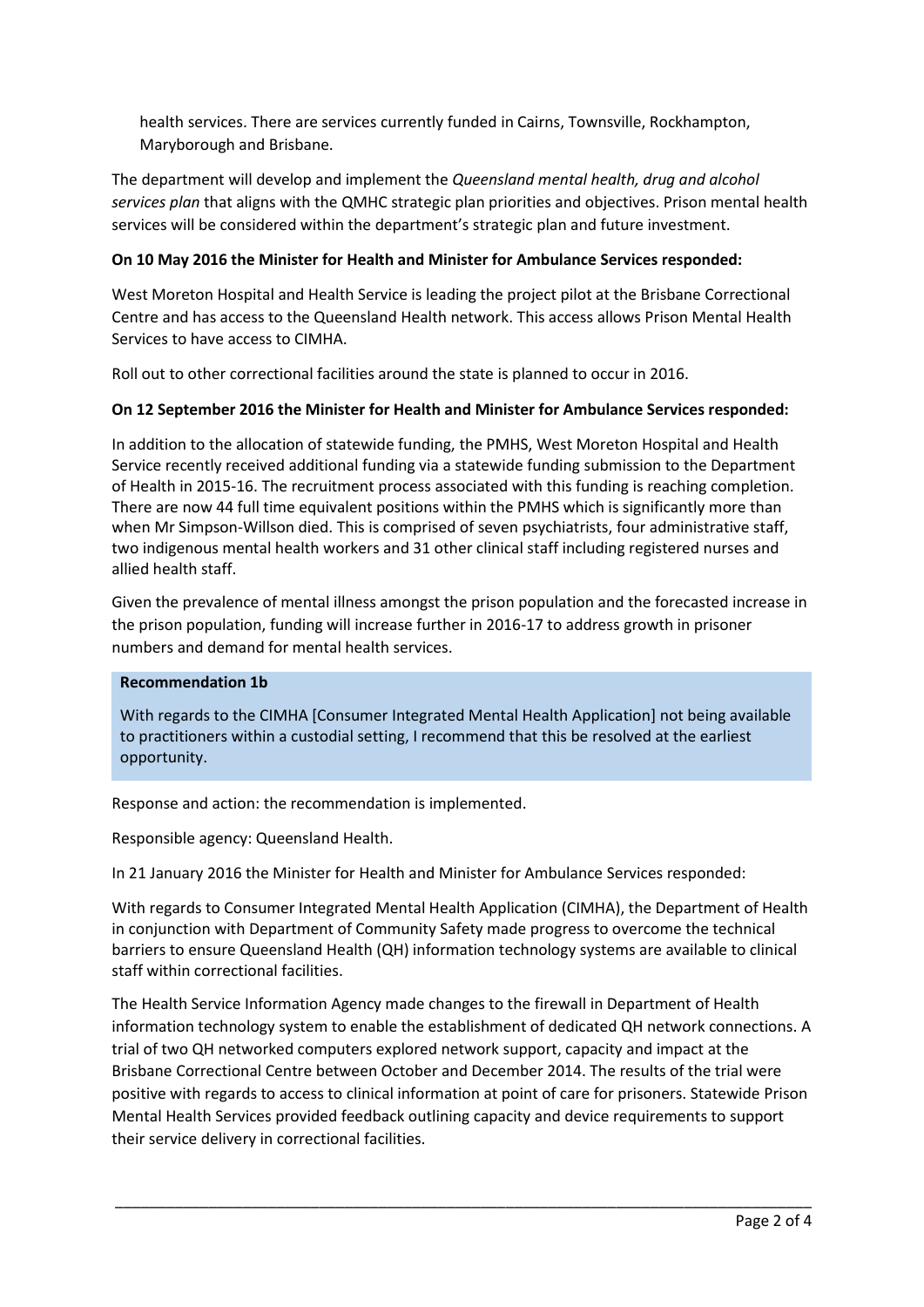The Department of Health continues to liaise with Statewide Prison Mental Health to assist in the identification of infrastructure and financial requirements to support QH network access for all correctional facilities.

## **On 12 September 2016 the Minister for Health and Minister for Ambulance Services responded:**

The current statewide Information Technology Service (ITS) project is being hosted by the West Moreton Hospital and Health Service. The project is installing Queensland Health computers into all correctional centres and provides access to CIMHA inside Queensland Correctional Centres.

The necessary cabling to allow installation of Queensland Health computers in PMHS has already occurred in many of the correctional centres. Queensland Health computers have been installed in two of the eight correctional centres serviced by West Moreton PMHS.

Roll out of the ITS project to other correctional facilities around the state is occurring throughout 2016.

## **On 25 January 2018 the Minister for Health and Minister for Ambulance Services responded:**

Queensland Health computers are located and connected in all Queensland correctional centres. CIMHA is available for use by Prison Mental Health Service clinicians; however primary healthcare staff do not yet have access. Phase two of the project to implement appropriate software for use by primary healthcare staff that will allow them access to CIMHA has commenced. This will comprehensively support the sharing of information between PMHS clinicians and primary healthcare staff.

West Moreton PMHS is negotiating with stakeholders to improve access to consulting rooms that have CIMHA enabled computers to facilitate access by psychiatrists and other clinicians to provide timely treatment and care to the prisoners/inmates.

### **The Minister for Health and Minister for Ambulance Services updated:**

Queensland Health connected computers are now located in every correctional centre state-wide. These provide access to the Queensland Health network and applications including CIMHA.

### **Recommendation 4**

The Department of Corrective Services, in collaboration with Queensland Health and Disability and Community Care Services, continue to progress the development of a routine intake screening process which identifies prisoners with disabilities which impair cognition, their vulnerabilities and needs when entering corrective services facilities and assists and informs individual offender case management planning.

Response and action: the recommendation is implemented.

Responsible agency: Department of Justice and Attorney-General (lead) supported by the Department of Communities, Child Safety and Disability Services.

On 22 June 2015, the Minister for Police, Fire and Emergency Services and Minister for Corrective Services; the Minister for Disability Services, Minister for Seniors, Minister Assisting the Premier on North Queensland; and the Minister for Communities, Women and Youth, Minister for Child Safety and Minister for Multicultural Affairs responded: